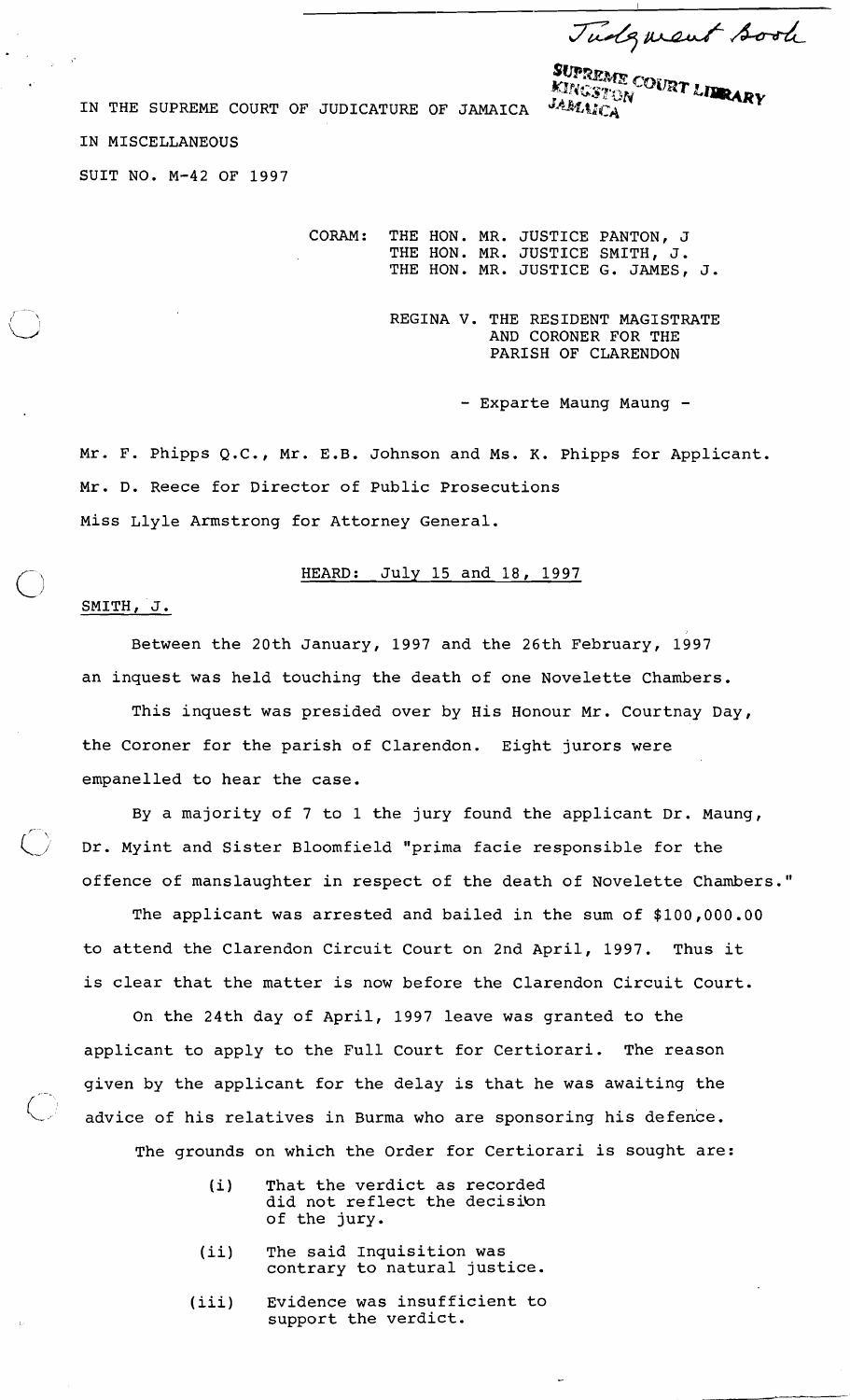$\overline{c}$ 

- $(iv)$ Failure by the Coroner to poll the jury to determine whether<br>minority of jurors was more than two.
- $(v)$ The Inquisition does not state:
	- the particulars of the (a) findings of the jury as to how she came by her death; nor
	- $(b)$ the offence for which the applicant and others were to be charged.

Before us Mr. Phipps mounted an attack against the Inquisition itself. He argued that the Inquisition is defective in substance in that it fails to indicate the particulars relating to the circumstances of the death of Novelette Chambers, when and where she died, the cause of death and in what way Dr. Maung, Dr. Myint and Sister Bloomfield were responsible and what charge was to be preferred against He pointed out that the full names of the jurors did not appear them. on the Inquisition.

Mr. Reece conceded that the Inquisition is defective but argued that the defects are formal and not sufficient ground for quashing the Inquisition.

We are clearly of the view that these defects are of substance.

The question is whether or not this court should exercise its common law jurisdiction to quash the Inquisition or should leave it to be dealt with by the court before which the applicant is criminally charged.

A Coroner's Inquisition charging an offence is like an indictment. The party charged has the same right on arraignment to demur and to apply to have the Inquisition quashed as he would have if arraigned on an indictment.

Certiorari is a discretionary remedy, and will not, save in exceptional circumstances, be given where equally appropriate remedies are available. See Preston v. I.R.C. (1985) 2 All E.R. 327 at 330 and at 337, R. V. Chief Constable of Merseyside (1986) 1 All E.R. 257.

In this case the applicant was committed to the Clarendon Circuit He appeared before that Court in April, 1997, and is remanded Court. on bail to return to that court.